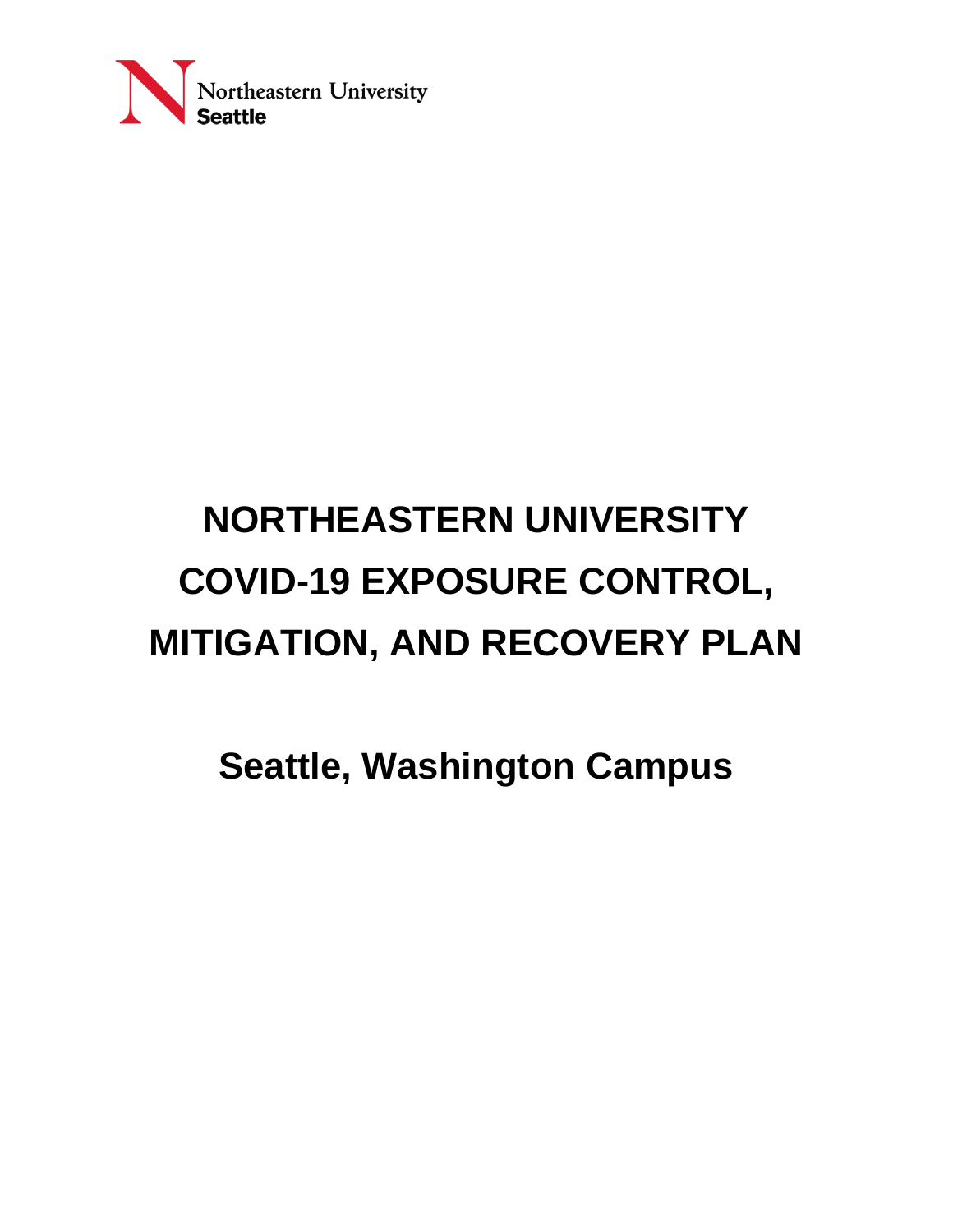

Northeastern University ("Northeastern" or "the university") has implemented the following COVID-19 Exposure Control, Mitigation, and Recovery Plan ("the Plan") to help ensure the safety and health of its employees, students, and entire community. Northeastern faculty and staff also recognize their role and affirm their desire to be socially responsible members of the Seattle community in which they live and work.

The health and safety of Northeastern's employees, students, and their families during these rapidly changing circumstances remains its top priority. Northeastern commends its community for demonstrating the resiliency to navigate this unprecedented public health event. Northeastern is confident that if we continue to abide by our Core Values, we will come through it stronger as a community.

Northeastern will continue to monitor and discuss the current events daily with its administration and legal teams to make sure it is taking the necessary steps to promote the health and safety of its faculty, staff, and students. Northeastern will provide updated information as situations change. Its COVID-19 Protocol will also be available online at:

#### https://news.northeastern.edu/coronavirus/

Northeastern has prepared this Plan in accordance with Washington State's Safe Start Plan and Proclamation 20-25.4 issued by Governor Inslee on May 31, 2020, the Phase 1 Higher Education & Critical Infrastructure Workforce Training COVID-19 Requirements (as updated on May 30, 2020), the Campus Reopening Guide issued by the Higher Education Re-Opening Workgroup, and other relevant guidance issued by the State of Washington and King County. At all times we will be guided by appropriate federal, state and local laws and guidelines, including those issued by the Centers for Disease Control and Prevention ("CDC") guidelines.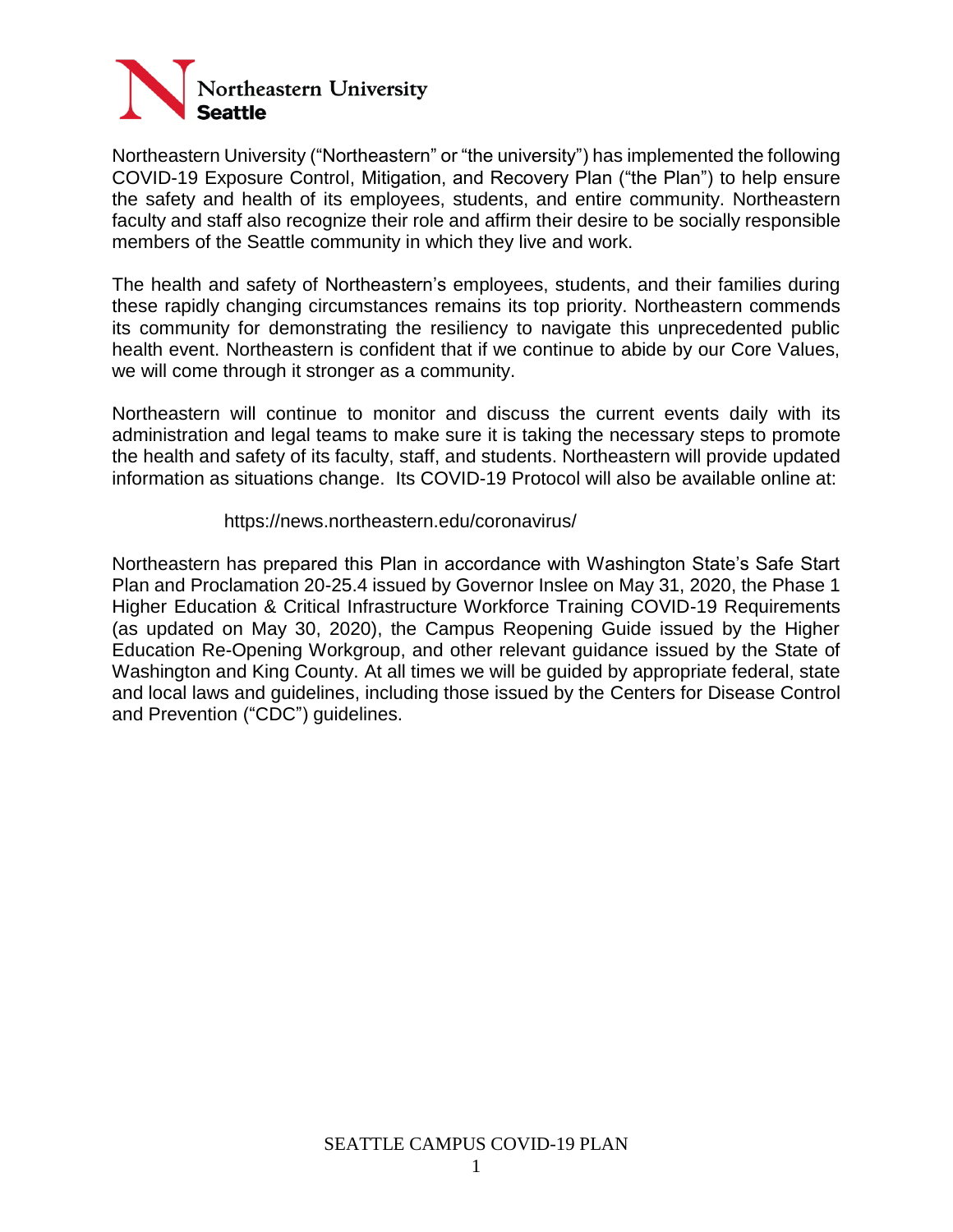

### **COVID-19 Site Supervisor**

In the Seattle, Washington campus, Northeastern has designated Anne Maria Jacobson, the Associate Director of Operations to serve as the COVID-19 Supervisor. Ms. Jacobson will serve as the primary contact for Northeastern with regard to the Plan and will be responsible for overseeing, monitoring, and enforcing the Plan. She can be contacted at mobile (206) 618-0181. When Ms. Jacobson is not available during work/class activities, she will designate a substitute contact. She will leave the identity of any such contact at the entrance(s) of the campus.

## **COVID-19 Safety Training**

Northeastern has established a mandatory COVID-19 safety training program for all faculty, staff, and students. Any individual who physically returns to the Seattle campus must view an instructional video prior to securing a reservation to come to the campus and must complete the university's Expectations for Return to Campus Attestation form. Northeastern will be also holding multiple town hall presentations for its members to attend remotely to prepare to return to campus.

All Northeastern COVID-19 protocol will also be available on the university's website as detailed above. Staff, faculty, and students will be expected to read and review the university's COVID-19 procedures and related protocol and certify that they have reviewed the PowerPoint. Instructions for on-campus reservations and related requirements will be communicated to staff, faculty, and students through a separate system.

All staff, faculty, and students will also receive instruction regarding COVID-19 protocol when they arrive on campus at one of the designated entrances and will view instructional signage posted at entrances and around the campus.

### **Physical Distancing**

According to the Centers for Disease Control and Prevention (CDC), COVID-19 spreads mainly among people who are in close contact (within about 6 feet) for a prolonged period (15 minutes or more). Spread happens when an infected person coughs, sneezes, or talks, and droplets from their mouth or nose are launched into the air and land in the mouths or noses of people nearby. The droplets can also be inhaled into the lungs. Recent studies indicate that people who are infected but do not have symptoms likely also play a role in the spread of COVID-19.

To facilitate physical distancing, Northeastern will only allow 25% of its employees and students onto campus at any one time. Northeastern can monitor this through its newly formed learning system known as "Hybrid NUflex." Hybrid NUflex is a teaching model in which some portion of the students in each class will be remote and some will be in class. Hybrid NUflex provides a technology solution to meet the needs of these dual

#### SEATTLE CAMPUS COVID-19 PLAN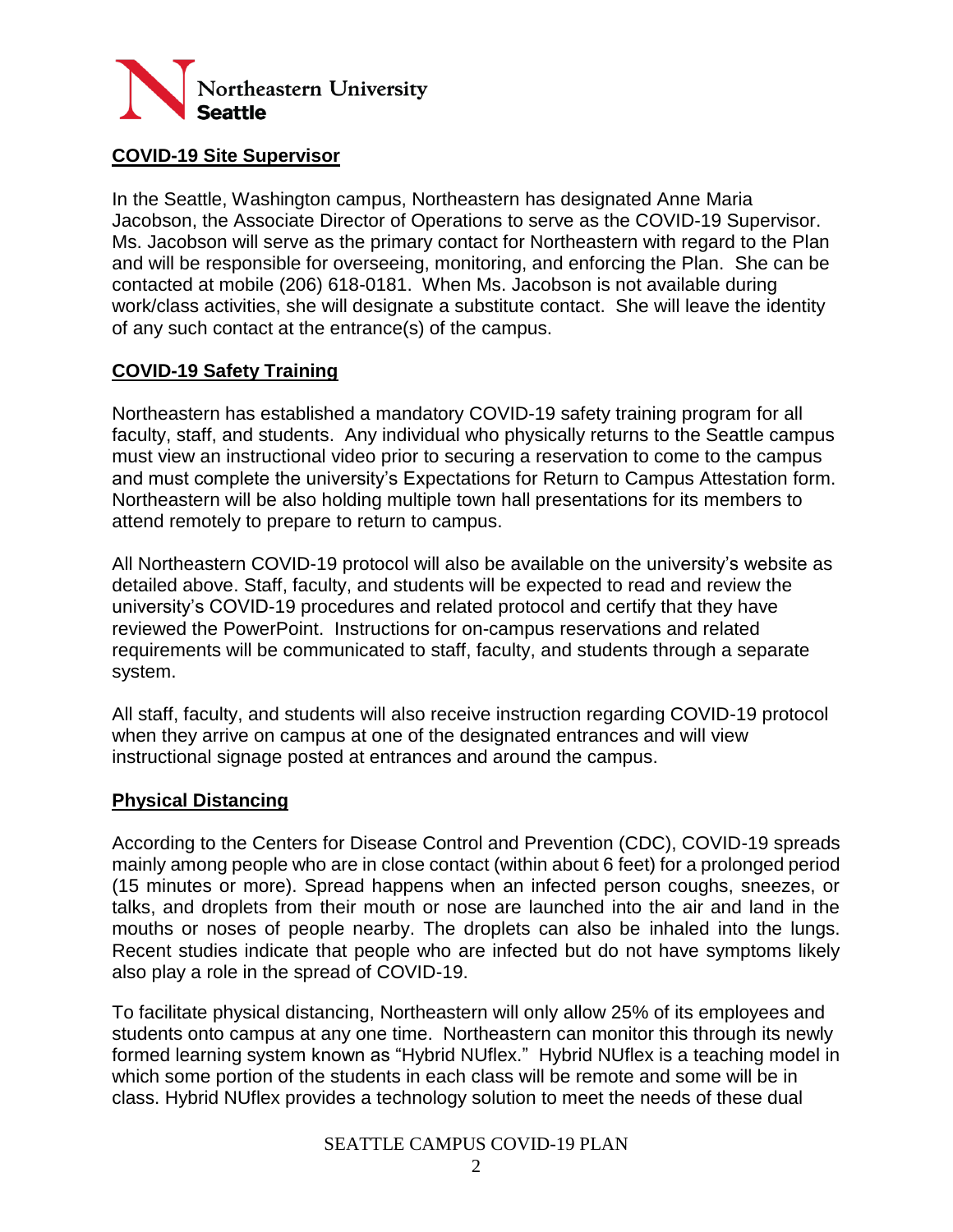

populations.

Hybrid NUflex includes a new "dynamic scheduling" web application that will allow students to indicate if they want to be in the classroom or be remote on a week-to-week basis, and faculty will receive this information. Recording in the classroom is at faculty discretion and with student permission.

Because of the NUflex program, Northeastern will be requiring reservations for specific classes and studying time during pre-designated time frames. Students will not be allowed onto campus unless they have a reservation and they have passed all relevant health assessment requirements. Any student who does not have a reservation will be attending classes remotely.

While on campus, employees will be expected to follow Northeastern's Social Distancing Protocol, which requires employees, students, vendors and visitors to remain at least 6 feet apart. Northeastern has adjusted its campus space to accommodate distancing requirements and has posted visual clues and signage throughout the campus to remind and assist people with social distancing. This signage reminds community members to maintain six feet of distance and includes directional guidance for foot traffic and directional one-way flow where possible, and specific entry and exit procedures. Northeastern is also limiting access to and use of common spaces. Northeastern will expect its faculty and students to abide by the following expectations regarding physical distancing:

- We encourage employees to limit unnecessary face-to-face interactions with others, including, but not limited to, vendors, salespeople, and subcontractors.
- The Seattle campus will not allow external visitors through at least August 31, 2020, unless necessary to complete routine maintenance or a service call onsite.
- Large meetings will be virtual whenever possible through services like WebEx, MS Teams, Zoom, or Skype.
- Employees should refrain from gathering in groups in common areas and confined areas, including elevators.
- When necessary, Northeastern has placed markings on floors to direct traffic flow in the office to maintain proper social distancing.
- Northeastern has increased the height of cubicle workstations and, if necessary, added sneeze guards or additional cubicle partitions.
- Northeastern discourages employees and students from sharing phones, pens, computer equipment, desks, cubicles, and workstations.
- All faculty and students will be asked to follow social distancing protocol.
- Review and follow guidance from the local or state authorities where you live.

For more information please visit:

<https://www.cdc.gov/coronavirus/2019-ncov/downloads/stop-the-spread-of-germs.pdf>

SEATTLE CAMPUS COVID-19 PLAN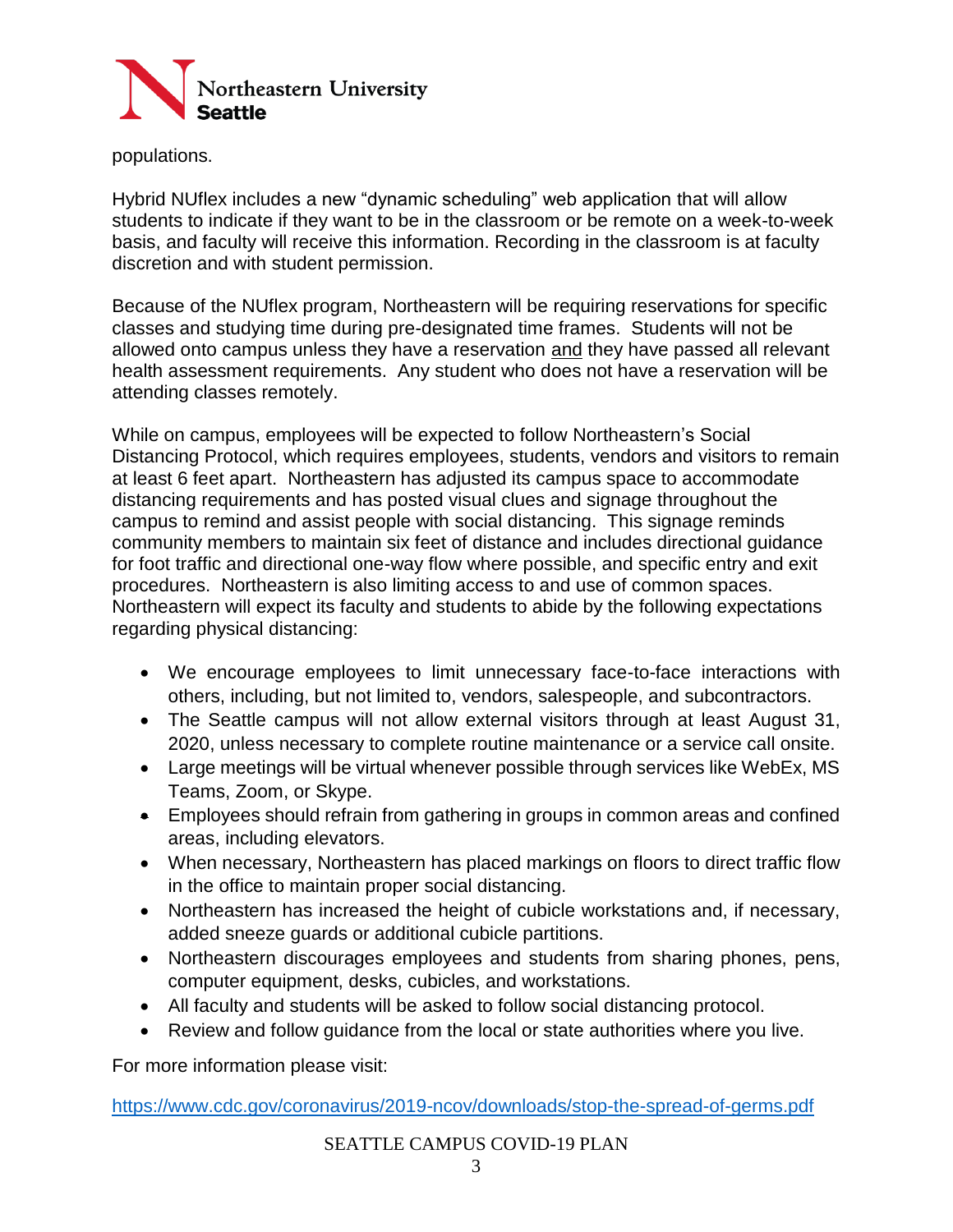

## **Personal Protective Equipment**

Consistent with King County Department of Health and Washington State requirements and Northeastern's COVID-19 Face Covering protocol, all Northeastern employees, students, vendors, and visitors are required to wear face coverings in all common areas, both indoors and outdoors, and when they are not working alone. Northeastern will provide personal protective equipment as appropriate to its employees and students.

### **Sanitation and Cleanliness**

Northeastern has implemented COVID-19 Hygiene Protocol that requires all employees, students, vendors, and visitors to follow practices based upon CDC and Washington State health guidance regarding hand washing, workspace disinfecting, use of elevators, and other spaces.

Faculty and students are encouraged to wash their hands regularly for at least 20 seconds with soap and water frequently through the day, including before and after going to the bathroom, before and after eating, and after coughing, sneezing, or blowing their nose. Soap and water will be abundantly provided.

Faculty and students will be instructed to use hand sanitizer that contains at least 60% alcohol upon entering and exiting office locations. No-touch hand sanitizing stations will be placed near the entrances and exit doors and in common areas. Faculty who wish to keep their own supply of hand sanitizer and disinfectant wipes in their work area may do so if it meets the requirements under the CDC guidelines. For more information please visit:

[https://www.cdc.gov/handwashing/pdf/handwashingPoster\\_C\\_8x11\\_ENG-p.pdf](https://www.cdc.gov/handwashing/pdf/handwashingPoster_C_8x11_ENG-p.pdf)

Northeastern will be continually disinfecting its campus, including high touch surfaces, shared tools, machines, equipment, handrails, doorknobs, and restrooms. Northeastern will also ensure its cleaning supplies are frequently replenished.

Signage throughout the campus will remind members of the community to comply with daily hygiene requirements, including social distancing and wearing face coverings.

Cleaning protocols have been established that are informed by OSHA and CDC guidance, as well as local public health guidance. Staff who have any cleaning responsibilities have received cleaning protocol training, and cleaning vendors have been required to certify that they are adhering to our enhanced cleaning standards. A specific cleaning protocol has been established to address areas where someone with symptoms, COVID-19 exposure, or a COVID-19 test has worked within a specified period of time.

SEATTLE CAMPUS COVID-19 PLAN